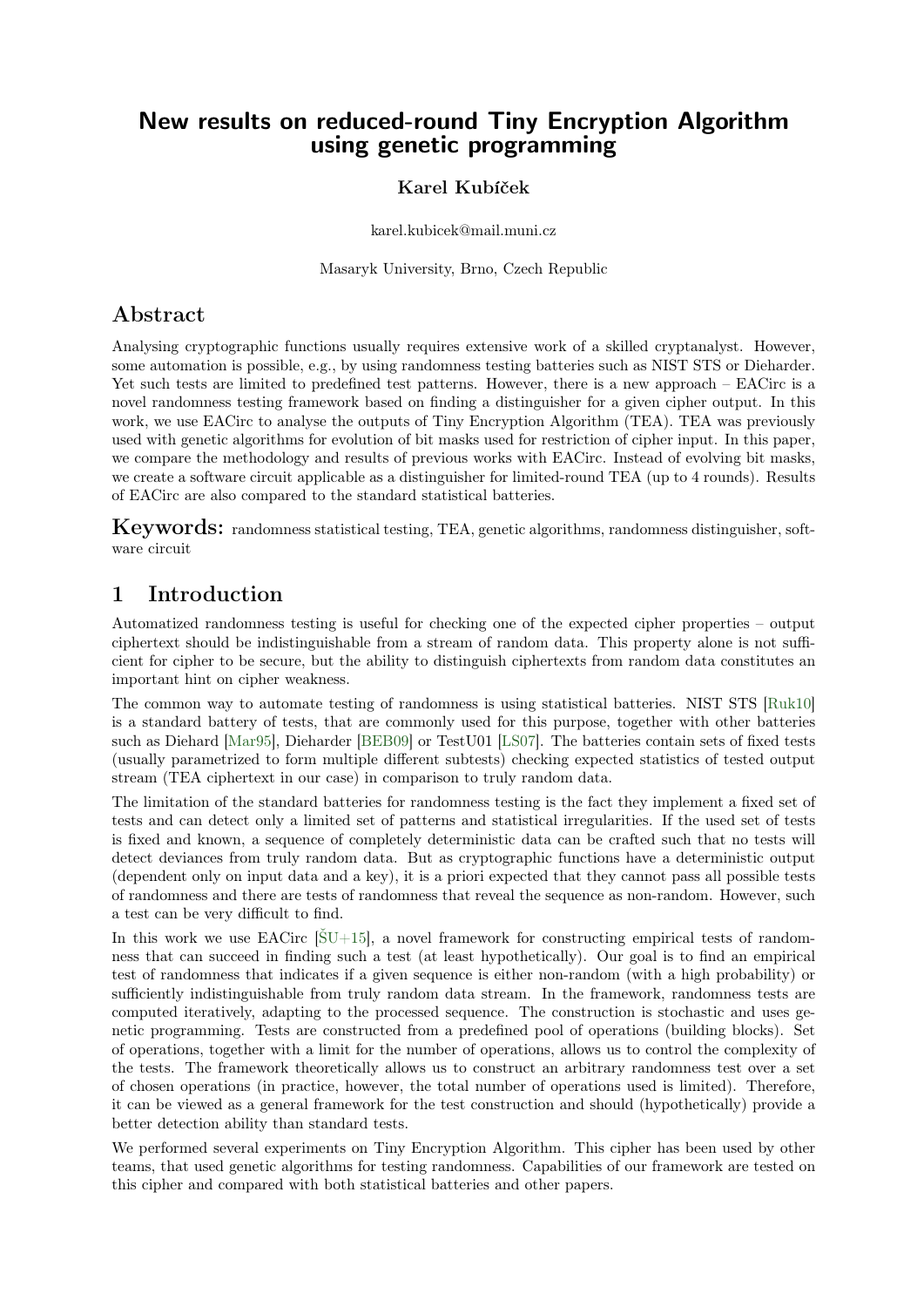This paper is organized as follows: Section 2 introduces TEA as a simple encryption algorithm used nowadays as a benchmark for randomness tests. Section 3 contains information about our framework EACirc with definition of used settings. Also TEA customization and input data structure is discussed in this section. Results and their interpretation are presented in section 4 with performance and data usage of EACirc. In Section 5 we describe future work.

## 2 Tiny Encryption Algorithm

Tiny Encryption Algorithm (TEA) is a block cipher designed by David Wheeler and Roger Needham of the Cambridge Computer Laboratory [\[WN95\]](#page-8-1). The algorithm was designed to have a simple structure based on the Feistel network with 32 rounds (we count 2 steps of Feistel network as 1 TEA round). The cipher uses 64-bit long blocks and 128-bit long keys.

#### <span id="page-1-0"></span>2.1 TEA distinguishers – state of the art

Nowadays, the cipher is not considered to be secure for regular use as it suffers from multiple weaknesses, most significantly the related-key attack [\[KSW97\]](#page-7-4). However, it was used as a benchmark for randomness testing using genetic algorithms starting with a paper in 2002 by Julio C. Hernández, José M. Sierra, Pedro Isasi and Arturo Ribagorda [\[HSIR02\]](#page-7-5), who were successful with TEA limited to 1 and 2 rounds. 2 years later, a similar team published new results with improved settings [\[HI04\]](#page-7-6), which resulted in 3 to 4 rounds. The newest results from 2010 by Wei Hu  $[Hu+10]$ , using quantum inspired genetic algorithm, succeeded with 4 to 5 rounds TEA. There were more papers on this topic by other teams too, but they came later with distinguisher efficient for less rounds.

These works were using a different approach to the distinguisher evolution than us. In [\[HSIR02\]](#page-7-5), a genetic algorithms with  $\chi^2$  statistic for customized fitness functions was used. The paper focuses on bit patterns of the least significant 10 bits of ciphertext from reduced-round TEA. The plaintext and keys were generated using a bit-mask, which was iteratively evolved. Following works then followed this methodology with only difference of evolution settings, not the approach itself.

## 3 Our approach

#### 3.1 Randomness testing with genetic programming

As stated in the [Introduction,](#page-0-0) the common way of automate testing of randomness is using statistical batteries. The approach of genetic algorithms is different then running predefined sets of tests from a statistical battery. Firstly, a set of individuals is created with each individual representing a candidate distinguisher function. Secondly, every individual decides if the provided block of input data is random or non-random. Thirdly, better individuals are randomly mutated or cross-bred to create better descendants (the ratio of correct guesses constitutes a fitness function). The process follows the principles of biological evolution. Therefore, if ciphertexts have a common property expressible as a distinguisher function, then an individual representing this function can be potentially evolved and improved in the process of further evolution.

Use of genetic algorithms induce a couple of disadvantages. The evolution can be computationally very expensive, since finding sufficient changes of individual requires up to search over all possible changes to individual, which is done randomly. This requires enough generations to be executed with no guarantee that such individual will be found. Also the process of fine-tune of the parameters can be difficult to achieve good working evolution. For more details of possible problems and their solution in EACirc, follow to thesis of Martin Ukrop [\[Ukr13\]](#page-7-8), section 3.1.

#### 3.2 EACirc framework

In case of EACirc, the individual is a hardware-like circuit. It consists of gates and interconnecting wires, transforming input data into desired output data. Usually, the input is as long as the block of ciphertext (64 bits for TEA), and the output is 1 byte. The fitness function is a distance statistics over output bytes produced for the assessed stream and truly random data. Further information can be found in  $[S\text{SUM}+14]$ .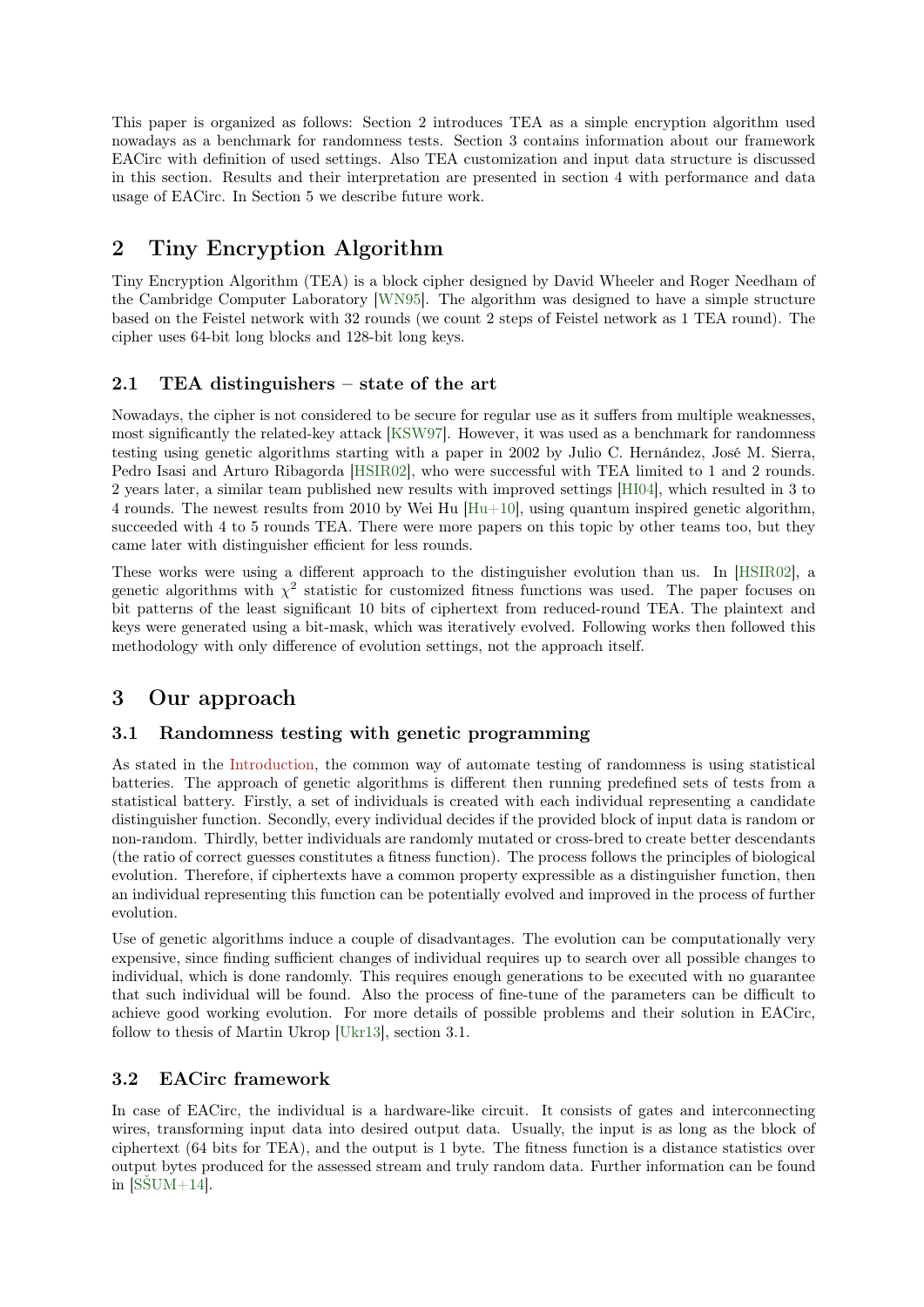

<span id="page-2-0"></span>Figure 1: Software circuit with green input nodes, blue inner nodes and red output node. Inner nodes and connections are highlighted if they affect output. The circuit is result of experiment with 4 rounds TEA.

EACirc supposed usage is similar as statistical batteries. The process have to be fully automatized and the results are simple to interpret. But a top of automatized way of testing, EACirc can be used as tool for showing weaknesses of cipher for manual cryptoanalysis. For example, from Figure [1,](#page-2-0) skilled cryptologist can discover, what part of TEA is weak and maybe also how the weakness can be exploited.

The whole framework is being continuously extended and enhanced by team from Faculty of Informatics of Masaryk University. Current target is to make it fully automatized and simple to use for extending statistical batteries as a randomness testing tool. Another target is increasing ability of the distinguisher. The whole project is accessible on github page with full documentation  $[SU+15]$ .

#### <span id="page-2-1"></span>3.3 EACirc parametrization

EACirc framework has very complex configuration, because both evolution and the circuit can be set up in various ways. General settings are described in thesis of Martin Ukrop [\[Ukr13\]](#page-7-8), chapter 4 and github documentation [\[ŠU+15\]](#page-8-0). Following settings are described, because they were changed for TEA analysis.

- Functions in nodes Circuit nodes can contain an identity function, constant-producing function, basic logical binary operators, shifts and rotations, integer comparison functions, masks for bit selection, input read connector and external C function call. The larger diversity of functions means stronger expression capability (within the limited space). However, this vastly increases the space of applicable individuals slowing down the evolution process. Due to this, the set of used function was restricted (integer comparison function, input read and the external function call were not used).
- Circuit dimensions In our case, the input layer has the same size as the TEA working block (8 nodes with 8 bits each). Other applicable settings include providing more TEA ciphertext blocks as a single input (which would again slow down the evolution considerably). We used 5 internal layers with 8 nodes per layer. The last layer contains a node with 1-byte long output used as the circuit's overall result. See Figure [1](#page-2-0) for used circuit dimension of our experiments.
- Test vectors Another important setting influencing the success rate of EACirc is the number of test vectors used to evaluate the performance of candidate distinguishers (circuits). In our scenario, set of test vectors consists of 2 subsets: TEA ciphertexts and data from a quantum random number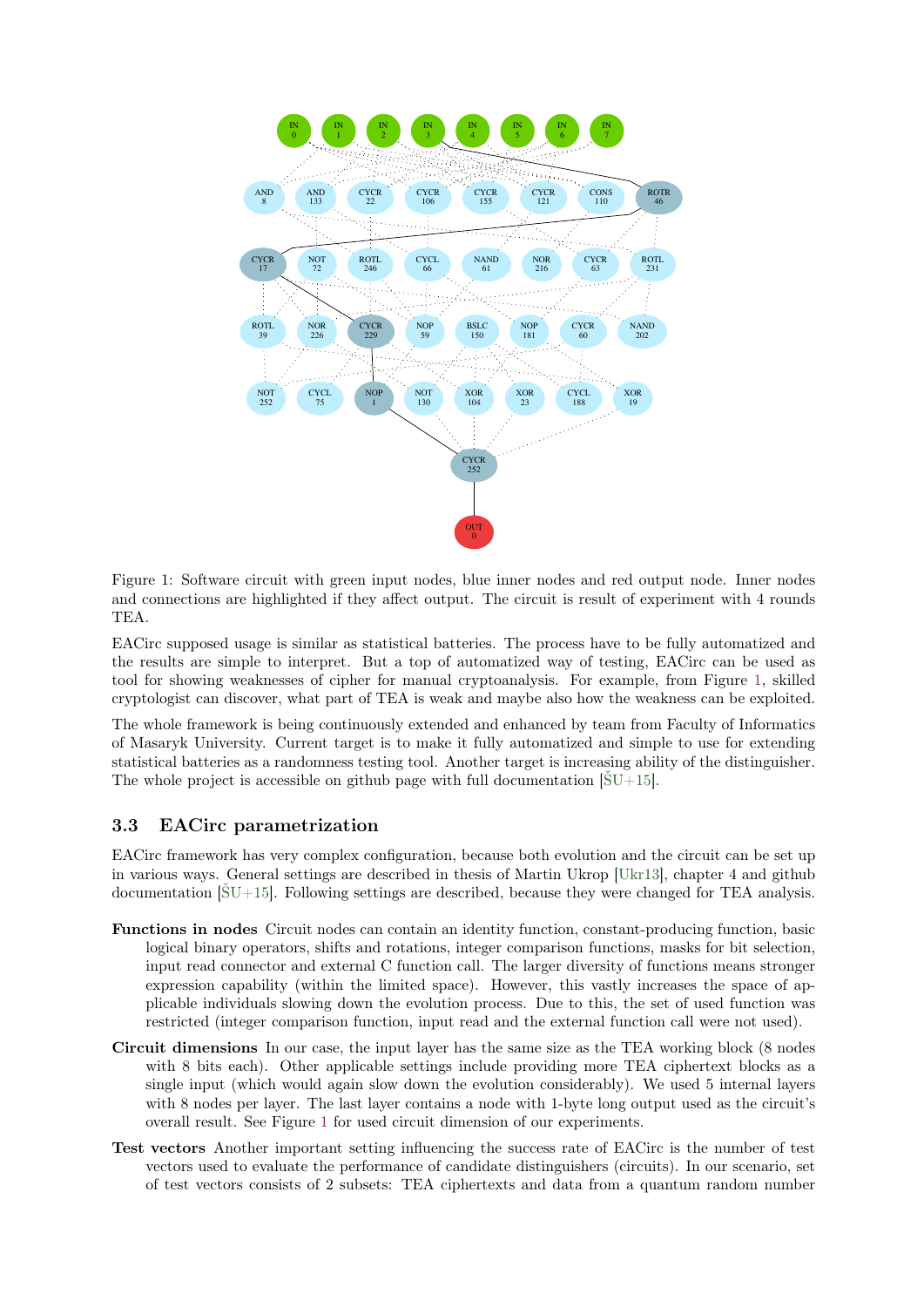generator (believed to be completely random), with both subsets of vectors having the same size. On the one hand, more test vectors mean more data for each iteration of evolution to learn from as well as more precision for the fitness function. On the other hand, more test vectors also need more computation time as one candidate circuit is evaluated for every separate test vector.

In this work, we used two main configurations: for CPU-only version, 1 000 test vectors were used. For nVidia CUDA implementation, 32 000 test vectors were used. Using these settings, run time for CPU (Intel Core2Duo E8400 at 3 GHz) was taking about the same time as for CUDA (nVidia GeForce GTX 460 with 336 CUDA Cores on 1550 MHz).

- Generations The number of evolved generations influences the length of searching for the cipher properties. In our case, 30 000 generations were used.
- Genome size The last setting discussed in this work is count of individuals in the generation. The current approach to fitness evaluation is unable to interpret more individuals, because they can be in correlation, as it uses the Kolmogorov-Smirnov test [\[She03\]](#page-7-10) for an overall statistic. For this reason, we currently use only one individual for each iteration, which is mutated into 2 individuals for evolution. This approach is more similar to hill climbing heuristics than to evolution. Interpretation of more individuals is a planned future work.
- Categories-based evaluator Results of distinguisher consist of series of P-values computed during the whole evolution. We store only P-values of generations after regeneration of test vector (reason for this is independence of P-values). For testing uniformity of P-values, we use the Kolmogorov-Smirnov (KS) test. KS computes its own P-value that can be compared to the significance level (chosen as  $\alpha = 5\%$ ) to evaluate the KS test. Since P-values computed by the KS test could be smaller than  $\alpha$  even for uniformly distributed P-values, we repeat the whole process 1000 times. For a proper and clear statistical interpretation we test whether 5% of P-values computed by the KS test are smaller than the chosen significance level  $\alpha = 5\%$ .
- Oneclick As we use statistics to interpret the outputs of EACirc, we need to run many tests in parallel. To ease the time-consuming monkey-work of running and post-processing experiments, we use a tool called Oneclick [\[vOb15\]](#page-8-2), which distributes computations using BOINC infrastructure [citation] on the laboratory computers. This tool reduces both the necessary human work and also running time of the experiment.

#### 3.4 TEA customization

For complete automation, the tested ciphers are implemented directly into EACirc, which then both generates the test vectors and runs the genetic programming of distinguisher. Since we want to test TEA with a variable number of rounds (not only the recommended 32), we use a slightly changed version of the cipher.

```
1 static const u32 delta = 0x9e3779b9; 1u32 typedefed for 32-bits long unsigned int
2 void encrypt(u32 *data, const u32 *key) {
32 \sin = 0:
4 for (int j = 0; j < numRounds; j^{++}) { //limited rounds by numRounds
5 sum += delta;
6 data[0] += ((data[1]<<4) + key[0])\hat{ } (data[1] + sum)
8 \hat{ } ((data[1]>>5) + key[1]);
\alpha10 data[1] += ((data[0]<<4) + key[2])11 \hat{C} (data[0] + sum)
12 \hat{C} ((data[0]>>5) + key[3]);
13 }
14 \quad \frac{1}{2}
```
Figure 2: Customized TEA code for EACirc interface with limited number of rounds

Input of the function is one block (64-bits long), stored in data array data with length 2 and the key with length 128-bits (array of unsigned int of length 4). Output is stored in array data. Only changed part of the algorithm is limited rounds count to tested numRounds.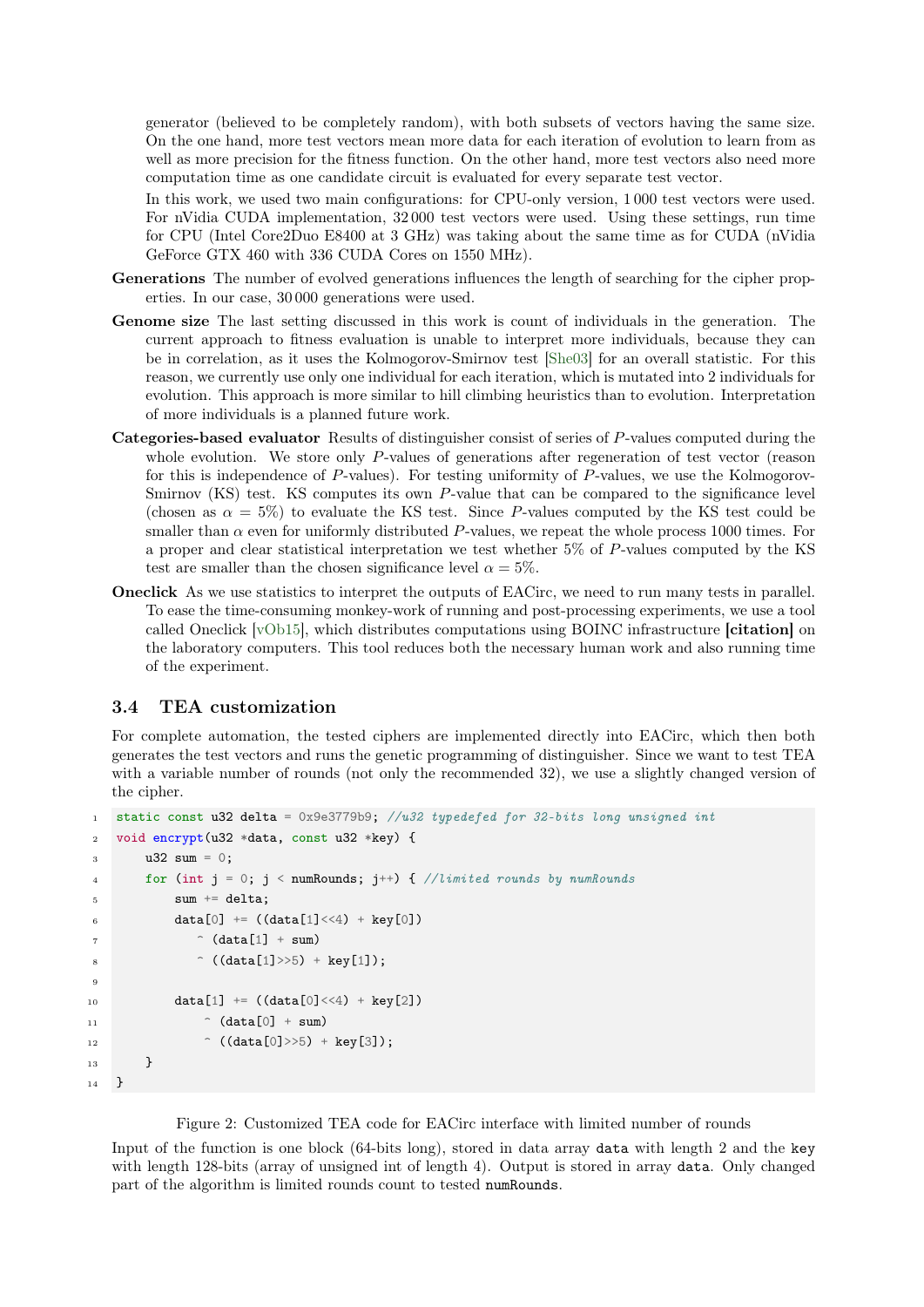#### <span id="page-4-0"></span>3.5 Testing input data

There are various possible settings for generation of output data stream from TEA. The first decision is therefore which cipher mode should be used. We used the electronic code book (ECB) mode, as this was the case for previous papers on the topic since the first paper [\[HSIR02\]](#page-7-5). This also minimizes the influence of the used mode on the output stream of data (ciphertext) produced by TEA.

An important factor is how the input plaintext data for TEA are generated. Our framework does not change the input data (as was the case in [\[HSIR02\]](#page-7-5)). Note that even a weak cipher will provide strong output if completely random input data are supplied as input.

Initially, we chose a biased input stream with a bias towards value 1 of bits of 95 %, (each individual bit was much more likely to be 1 than 0). This decision provided incorrect results as the probability of generating a plaintext full of ones was  $0.95^{64} = 0.038$ . Resulting in around 19 identical test vectors from the set of 500 (the remaining 500 vectors were taken from a truly random data source). The distinguisher quickly learned to find these vectors created from the plaintexts of ones even for TEA without artificial round limitations. The same data stream tested by Dieharder also failed with only about 2 out of 20 tests passing.

To mitigate the described problem, we implemented three different ways to generate plaintext data for TEA:

- 1. The counter incremented by one for each test vector,
- 2. the vectors with 5 randomly placed 0 and other bits set to 1,
- 3. the vectors with two almost identical parts differing only in a single bit (useful for the test vectors twice the length of the TEA block).

These methods do not suffer repeating plaintextes problem as biased input.

A similar reasoning is relevant for generation of the secret key used by cipher. As we already manipulate input data for the cipher, we used a fixed but completely random key for the whole test. For more information about impact of key reinitialization frequency, please refer to thesis by Martin Ukrop [\[Ukr13\]](#page-7-8).

Used settings was chosen to simulate TEA usage. User does not change encryption key for used session (communication, disc encryption, etc.). Also input data are not fully random, as long as meaningful text does not seem random. Other input types were developed for searching for inside dependency of the cipher.

### 4 Results

#### 4.1 Comparison

Results from previous papers can be difficult to compare with ours, because the approaches are significantly different (described in [subsection 2.1](#page-1-0) and [subsection 3.5\)](#page-4-0). There are no results of statistical batteries from previous works. Therefore, we cannot use them as common basis for the comparison. Our results can be compared in terms of rounds count, but tested data are completely different.

Although more papers used genetic algorithms on TEA randomness analysis, we compare only these, that came with best results in their time.

All of previous works published weights of constructed mask, which were used on pair of both input block and key. This means the mask length is  $64 + 128 = 192$  bits, which is a maximum weight for unchanged input. They published the mask weights together with average  $\chi^2$  statistics of maximal deviation from random distribution.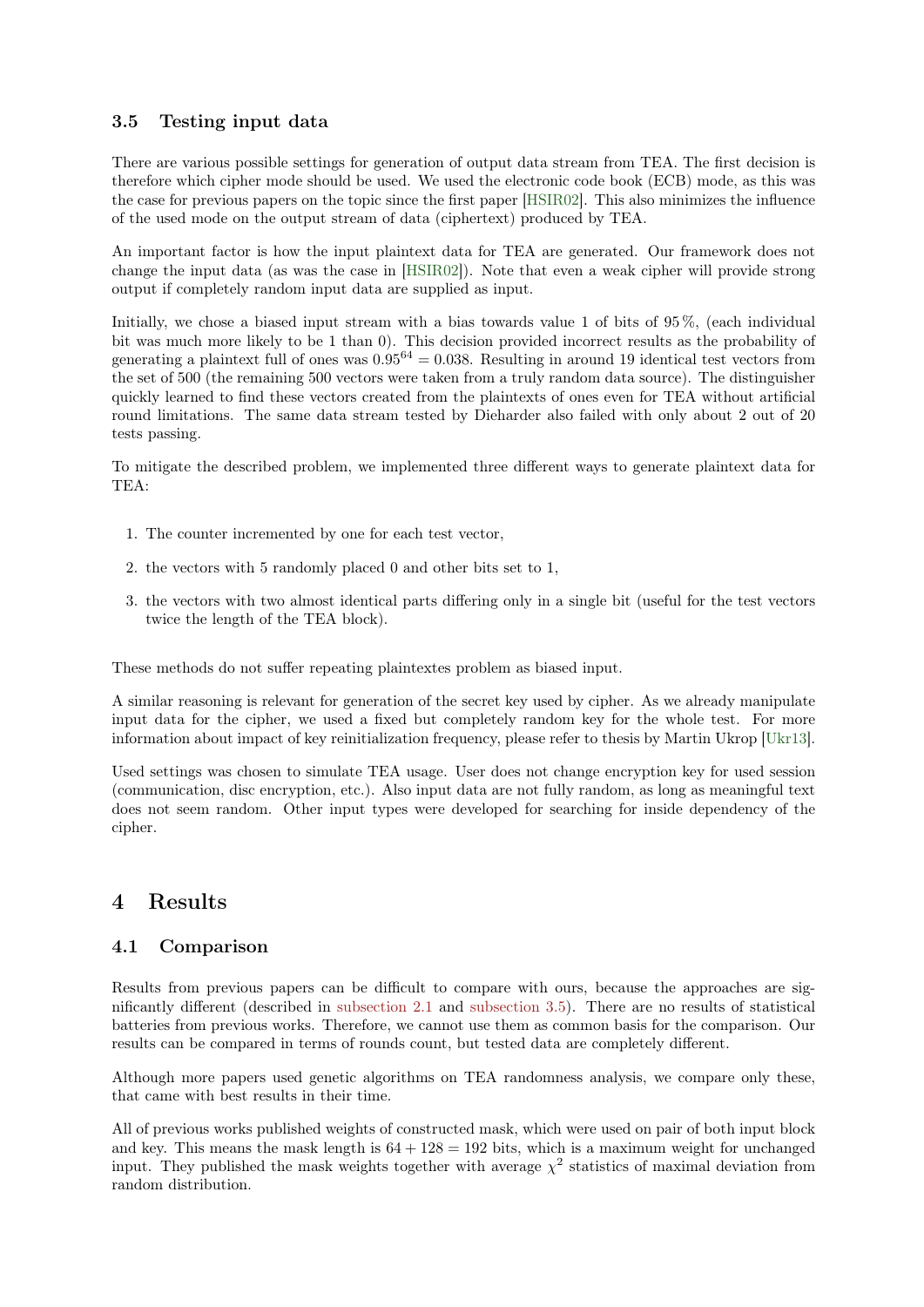| Rounds | J.C. Hernández et al. [HSIR02] |             | J.C. Hernández et al. [HI04] |                 | Wei Hu $[Hu+10]$     |             |
|--------|--------------------------------|-------------|------------------------------|-----------------|----------------------|-------------|
|        |                                | Mask weight |                              | Mask weight     |                      | Mask weight |
|        | 8380416                        | 72          | 522240                       | 153             | 522.240              | $153^{1}$   |
|        | 1900                           | 77          | 736.05                       | 155             | 602                  | 171         |
|        | (untested)                     |             | 393.6                        | 116             | 530.756              | 117.8       |
|        | (untested)                     |             | 294.86                       | 50 <sup>2</sup> | 742.632 <sup>1</sup> | $67.6^{1}$  |
|        | (untested)                     |             | untested)                    |                 | 631.74               | 76          |

Table 1: Comparison of previous results for reduced rounds TEA.

The next table provides results from statistical test batteries NIST STS (version 2.1.1) [\[Ruk10\]](#page-7-0) and Dieharder (version 3.31.1) [\[BEB09\]](#page-7-2). Dieharder provides three levels of evaluation (pass, weak, fail), we assigned to these levels values 1, 0.5 and 0 respectively. The result in the cell is sum of the 20 tests. From NIST STS we were using 162 tests (with pass or fail level). Both batteries were tested with significance level  $\alpha = 1\%$ . Result with 0 passed tests is in parenthesis as mark of indistinguishable from random result. The column for EACirc represents the best achieved results from our measurements. Values from EACirc represents percentage of runs for which the set of P-values failed the KS test for uniformity with significance level  $\alpha = 5\%$ . For the reference random-random distinguishing experiment, the value of 5% is expected (and also measured), so we mark this value with parenthesis as indistinguishable from random. For more detailed explanation of this method with proof of correctness interpretation, please refer to  $[SSUM+14]$ , section 3.2.

| Rounds | <b>NIST</b> | Dieharder | EACirc <sub>5</sub> |
|--------|-------------|-----------|---------------------|
|        | 162         | 20        | 100                 |
|        | 162         | 18.5      | 100                 |
| 3      | 162         | 16.5      | 100                 |
|        |             | 11.0      | 100                 |
| 5      |             |           |                     |

Table 2: Results of statistical batteries in comparison with best result of EACirc.

We tried different settings of EACirc with the goal of finding the best distinguisher possible. Changes from default settings (specified in [subsection 3.3\)](#page-2-1) are following:

- 1. EACirc<sup>1</sup> column was tested with input type 2. This means, that plaintexts are all ones (64b for TEA), with 5 flipped bits to zero on random positions.
- 2. EACirc<sub>2</sub> column was tested with input type 3. The first half of plaintext is random, second is identical to the first but for one bitflip on random position.
- 3. EACirc<sub>3</sub> column was tested with input type 1. Plaintexts for test vectors were created by counter incremented by one for each vector. Also this experiment does not use shifts and rotations in nodes.
- 4. EACirc<sup>4</sup> uses same settings as EACirc3, except shift and rotations in nodes were allowed.
- 5. EACirc<sub>5</sub> has same settings as EACirc<sub>4</sub>, but uses nVidia CUDA implementation, which allows to use 32 000 test vectors and also to increase of evaluator precision.

| Rounds | EACirc <sub>1</sub> | EACirc <sub>2</sub> | EACirc <sub>3</sub> | EACirc <sub>4</sub> | EACirc <sub>5</sub> |
|--------|---------------------|---------------------|---------------------|---------------------|---------------------|
|        | 100                 | (5.6)               | 100                 | 100                 | 100                 |
| 2      | 93.3                | (4.8)               | 100                 | 100                 | 100                 |
| 3      | (5.6)               | (5.4)               | 100                 | 100                 | 100                 |
|        | (5.6)               | (5.4)               | (5.0)               | 99.8                | 100                 |
| 5.     | (5.5)               | (5.2)               | (3.0)               | (5.6)               | (5.3)               |

Table 3: EACirc results with different settings. The results were obtained from 1000 runs for every round-limited TEA with basic settings from [subsection 3.5.](#page-4-0)

<sup>&</sup>lt;sup>1</sup>These results are computed as average of values from tables of the original work  $[Hu+10]$ . Please, note that average value is simplified and for more information, refer to the original work.

<sup>2</sup>For this result, different approach was used. Also the output mask has very low entrophy. For more information, please refer to the original paper [\[HI04\]](#page-7-6) (section 2.4).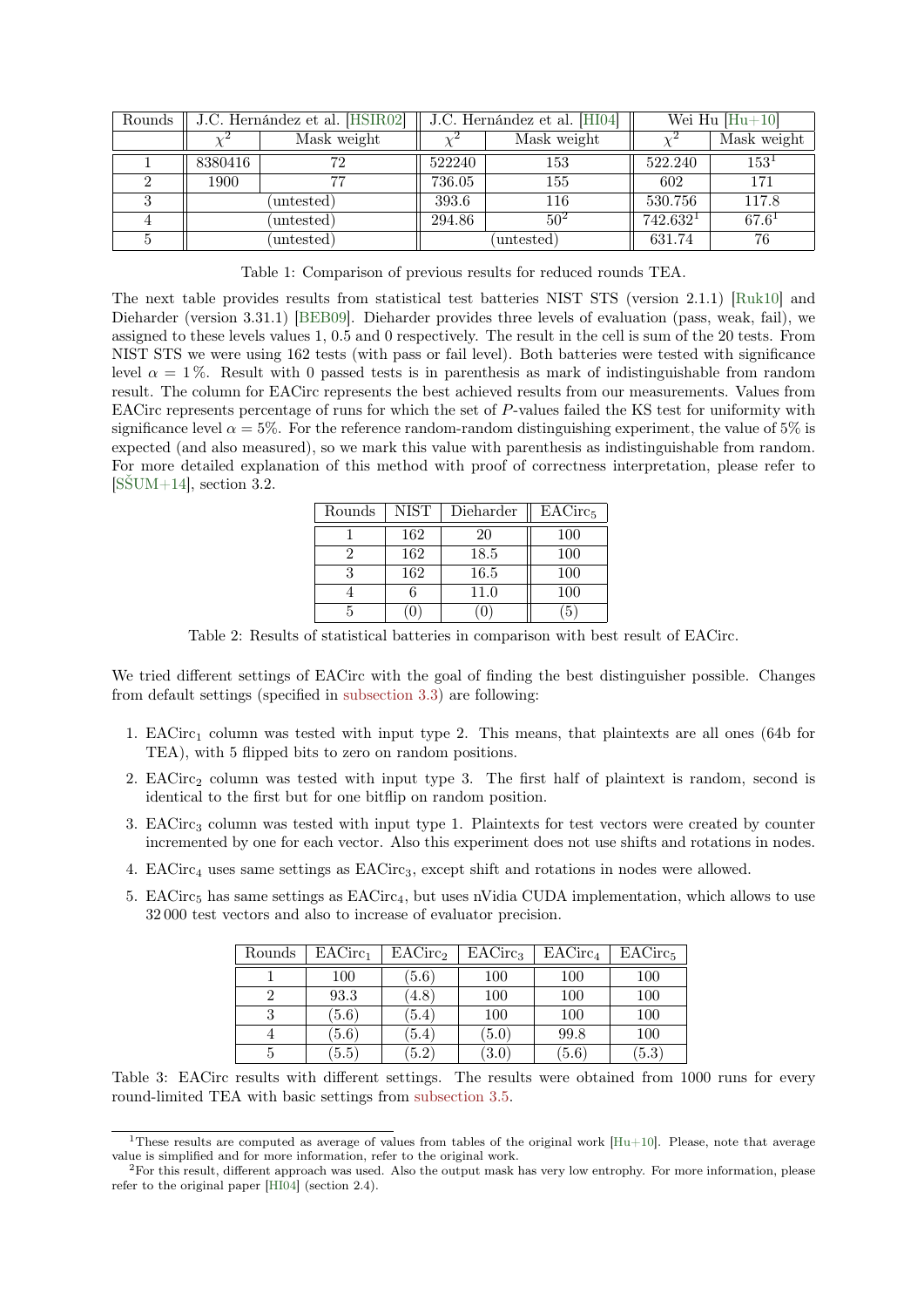#### 4.2 Results interpretation

Results on TEA of EACirc are on similar level as results from statistical batteries. EACirc is unable to find distinguisher for more rounds then NIST STS or Dieharder. EACirc give a little more information, since we can analyze the successful circuits. As showed on example in Figure [1,](#page-2-0) we can find which bits are correlated.

Comparison with previous works is more difficult. If we input random data (or only little changed data), EACirc cannot evolve sufficient distinguisher. As we do not use evolution to change input, but we evolve candidate circuit, which works with ciphertext, we have to input nonrandom data. And the level of nonrandom differs, for how much rounds we can evolve distinguisher. This may be compared with mask weight in works of other teams. Compared to this, we can use only vectors with very little weight (but unique) for distinguisher for 4 rounds TEA.

Last, but not least, additional information can be obtained from used settings and corresponding results. If we allow rotations and bit shifts as primitive operation in nodes, we can evolve distinguisher for four rounds. Without these operations, distinguisher for only three rounds was found. The final distinguisher from Figure [1](#page-2-0) contains mentioned function repeatedly. As TEA also uses shifts in its code, value shifting seems to be important operation for TEA distinguisher.

From more runs, we can analyse other circuits. For 4 rounds TEA, we found interesting dependency on 4. byte of the input (please, see circuits from Figure [1](#page-2-0) and appendix). Our hypothesis from this measurements is, that fourth byte of 4 rounds TEA can be distinguished from random (with our used key). To confirm this hypothesis, we should use evolved distinguisher on more data and analyze the given output, which may be part of future work.

#### 4.3 Performance

The runtime of EACirc with basic settings (1 000 test vectors and 30 000 generations) is around 1 minute on single core of 3 GHz Intel Core2Duo processor. It includes generation of the test vectors and is not measurably affected by the number of TEA rounds executed. For the interpretation of the statistics, we execute every test 1 000 times, which gives us a combined computation time of approximately 1 000 minutes on single CPU core.

Since the individual runs are independent, execution can be parallelized and distributed over multiple computers. We used 12 laboratory computers with the above-mentioned 3 GHz Intel Core2Duo processors, which results in the execution time of about 45 minutes for every single tested scenario. Thus, testing TEA limited to 1-8 rounds can be executed within a day of computation. For larger sets of tests, we used the national grid infrastructure provided by Metacentrum [\[CN15\]](#page-7-11).

Tests with 32 000 test vectors were executed on GPUs using nVidia CUDA. The running time for each test is around 1 minute. Due to parallelization of candidate circuit evaluation, a higher amount of test vectors are evaluated as more GPU cores are available. The runtime is still linearly dependent on the generation count – tests with 300 thousands generations and 128 000 test vectors have a running time of around 30 minutes.

EACirc needs truly random data as a reference stream for a distinguisher evolution phase. We used a pool of 1920 MiB of data pre-loaded from the Quantum Random Bit Generator Service [\[Ste07\]](#page-7-12).

Regarding the TEA ciphertext, we generated 1 000 test vectors of 64 bits each in 300 test vector sets in 1 000 runs for statistical interpretation. This amounts to 1.2 GiB of ciphertext data for the whole experiment, or 1.2 MiB for just single run.

$$
\Sigma = 1\,000\,\, \frac{\mathrm{runs}}{\mathrm{experiment}} \cdot \left(\frac{30\,000\frac{\mathrm{generations}}{\mathrm{run}}}{100\,\, \frac{\mathrm{generations}}{\mathrm{test\,\,set}}}\,\cdot \frac{1}{2}\cdot 1\,000\,\, \frac{\mathrm{vectors}}{\mathrm{test\,\,set}}\cdot 8\,\, \frac{\mathrm{bytes}}{\mathrm{vector}}\right) \approx 1,2\,\mathrm{GiB\,\,per\,\,experiment}
$$

## 5 Discussion and Future work

The EACirc framework is continually developed and extended with different inner settings with the goal of improving distinguisher success rate. At the moment, we work on 2 alternative circuit representations. One with the possibility of executing more complex Java byte-code sequences in circuit nodes. The sequences would be extracted directly from the Java implementation of the tested ciphers. Another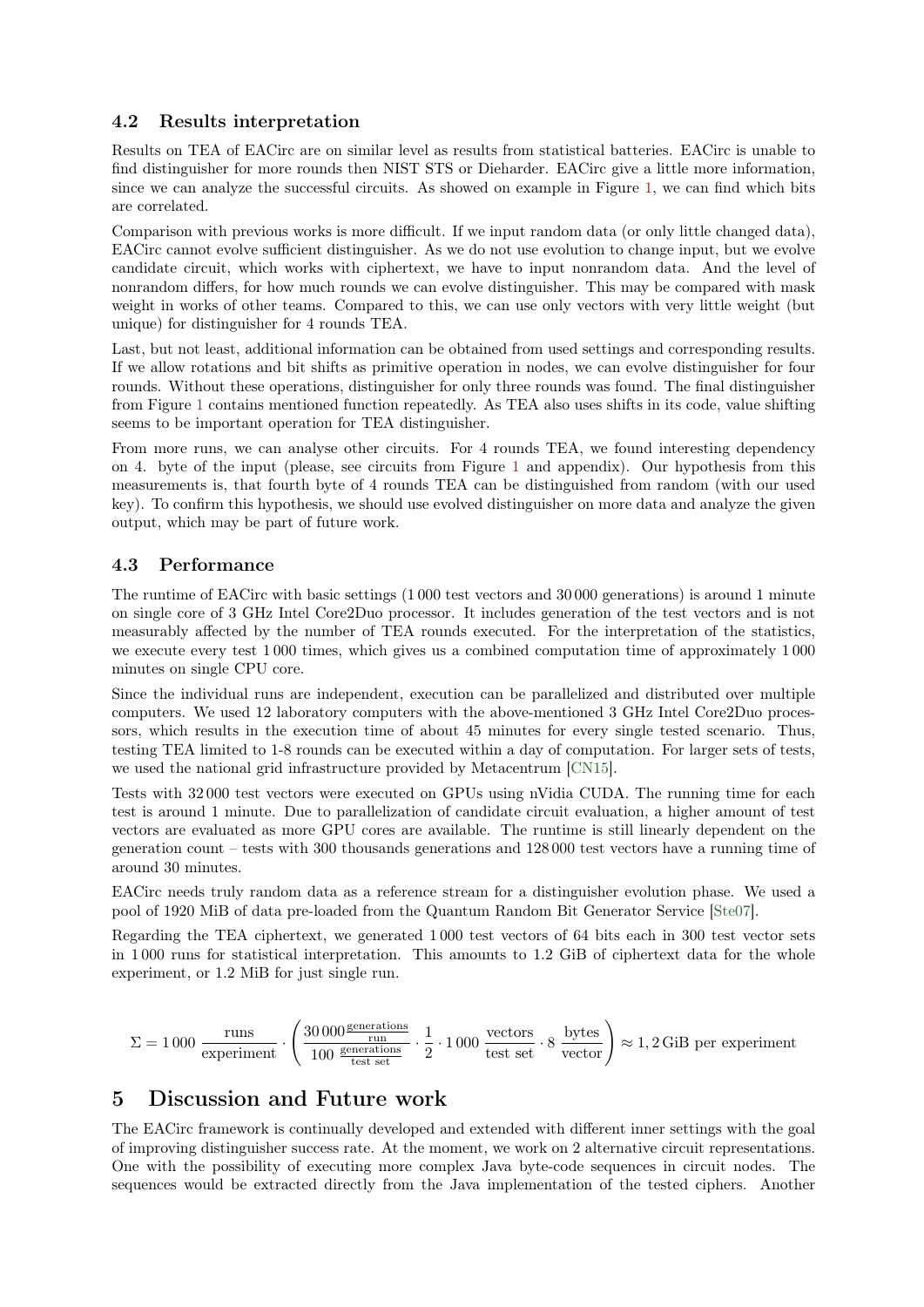alternative representation is based on polynomials, which should provide better possibilities not only for creating distinguishers, but also for analyzing the importance of isolated parts of tested function's output the distinguisher is based on.

Different heuristics like simulated annealing can be used for the mutation of a single individual, which may provide better success rate or faster convergence than the currently used hill climbing technique with a stable mutation probability.

We will also work on interpretation of multi-individuals settings, so we can use full potential of genetic algorithms for TEA analysis.

We can also work more with input data for the experiments. One of interesting ideas is using masks evolved in [\[Hu+10\]](#page-7-7) to modify the input. Using evolved mask together with circuit, which is able to modify the data, can be very strong combination. Or even EACirc can be altered to change not only the output data, but even to work with the plaintext used for the test vectors.

It seems, that current implementation of EACirc with input generation found its limits with even by order more test vectors and generations. But changes suggested in previous paragraphs can lead to creating successful distinguisher for more-rounds TEA, which we was unable to found with more computations. Our future aim will be adding these new methods.

Acknowledgements: The access to computing and storage facilities owned by parties and projects contributing to the National Grid Infrastructure MetaCentrum, provided under the programme "Projects of Large Infrastructure for Research, Development, and Innovations" (LM2010005), is greatly appreciated.

### References

<span id="page-7-12"></span><span id="page-7-11"></span><span id="page-7-10"></span><span id="page-7-9"></span><span id="page-7-8"></span><span id="page-7-7"></span><span id="page-7-6"></span><span id="page-7-5"></span><span id="page-7-4"></span><span id="page-7-3"></span><span id="page-7-2"></span><span id="page-7-1"></span><span id="page-7-0"></span>

| [BEB09]            | R. G. Brown, D. Eddelbuettel, and D. Bauer, "Dieharder: a random number test suite",<br>Duke University Physics Department, 2009.                                                                                                                                                    |
|--------------------|--------------------------------------------------------------------------------------------------------------------------------------------------------------------------------------------------------------------------------------------------------------------------------------|
| CN15               | Team Czech NGI. (2015). Metacentrum – Virtual Organization of the Czech National<br>Grid Organization, [Online]. Available: https://metavo.metacentrum.cz/ (visited on<br>$2015 - 09 - 26$ ).                                                                                        |
| [H I 04]           | J. C. Hernández and P. Isasi, "Finding Efficient Distinguishers for Cryptographic Mappings,<br>with an Application to the Block Cipher TEA", <i>Computational Intelligence</i> , vol. 20, no. 3,<br>pp. 517-525, 2004.                                                               |
| [HSIR02]           | J. C. Hernández, J. M. Sierra, P. Isasi, and A. Ribagorda, "Genetic Cryptoanalysis of Two<br>Rounds TEA", in Computational Science-ICCS 2002, Springer, 2002, pp. 1024-1031.                                                                                                         |
| $[Hu+10]$          | W. Hu et al., "Cryptanalysis of TEA Using Quantum-Inspired Genetic Algorithms", Journal<br>of Software Engineering and Applications, vol. 3, no. 01, p. 50, 2010.                                                                                                                    |
| [KSW97]            | J. Kelsey, B. Schneier, and D. Wagner, "Related-key cryptanalysis of 3-WAY, Biham-DES,<br>CAST, DES-X NewDES, RC2, and TEA", 1997.                                                                                                                                                   |
| [LS07]             | P. L'Ecuyer and R. Simard, "TestU01: a C Library for Empirical Testing of Random Num-<br>ber Generators", ACM Trans. Math. Softw., vol. 33, no. 4, Aug. 2007, ISSN: 0098-3500.<br>DOI: 10.1145/1268776.1268777. [Online]. Available: http://doi.acm.org/10.1145/<br>1268776.1268777. |
| [Mar95]            | G. Marsaglia, The Marsaglia Random Number CDROM including the Diehard Battery of<br>Tests of Randomness, http://www.stat.fsu.edu/pub/diehard/, 1995.                                                                                                                                 |
| [Ruk10]            | A. Rukhin, "A Statistical Test Suite for the Validation of Random Number Generators<br>and Pseudo Random Number Generators for Cryptographic Applications, Version STS-<br>2.1", NIST Special Publication 800-22rev1a, 2010.                                                         |
| [She03]            | D. J. Sheskin, <i>Handbook of parametric and nonparametric statistical procedures</i> . crc Press,<br>2003.                                                                                                                                                                          |
| [Ste07]            | R. Stevanović, Quantum random bit generator service, http://random.irb.hr/, 2007.                                                                                                                                                                                                    |
| $[S\text{SUM}+14]$ | M. Sýs, P. Svenda, M. Ukrop, V. Matyáš, et al., "Constructing empirical tests of random-<br>ness", SCITEPRESS-Science and Technology Publications, 2014.                                                                                                                             |
| [Ukr13]            | M. Ukrop, "Usage of evolvable circuit for statistical testing of randomness", <i>Bachelor thesis</i> ,<br><i>Masaryk university</i> , 2013. [Online]. Available: http://is.muni.cz/th/374297/fi_b/<br>thesis.pdf.                                                                    |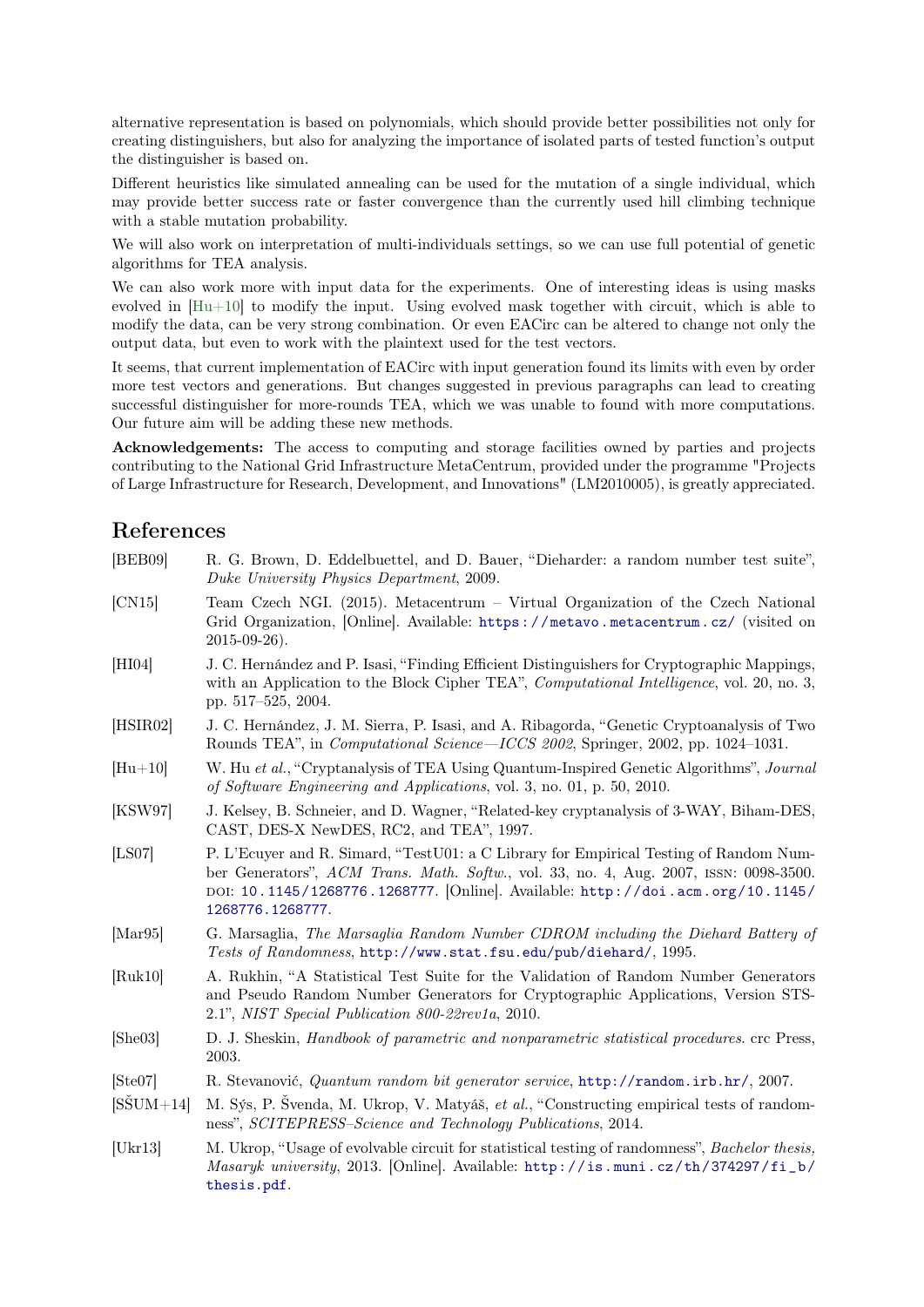- <span id="page-8-2"></span>[vOb15] Ľubomír Obrátil, "Automated task management for BOINC infrastructure and EACirc project", 2015. [Online]. Available: [https://is.muni.cz/auth/th/410282/fi\\_b/thesis.](https://is.muni.cz/auth/th/410282/fi_b/thesis.pdf) [pdf](https://is.muni.cz/auth/th/410282/fi_b/thesis.pdf).
- [vUM13] P. Švenda, M. Ukrop, and V. Matyáš, "Towards Cryptographic Function Distinguishers with Evolutionary Circuits.", in SECRYPT, SciTePress, 2013, pp. 135-146, ISBN: 978-989-8565-73-0.
- <span id="page-8-1"></span>[WN95] D. J. Wheeler and R. M. Needham, "TEA, a tiny encryption algorithm", in Fast Software Encryption, Springer, 1995, pp. 363–366.
- <span id="page-8-0"></span> $[\text{SU}+15]$  P. Švenda, M. Ukrop, et al. (2015). EACirc project, [Online]. Available: [https://github.](https://github.com/petrs/EACirc) [com/petrs/EACirc](https://github.com/petrs/EACirc).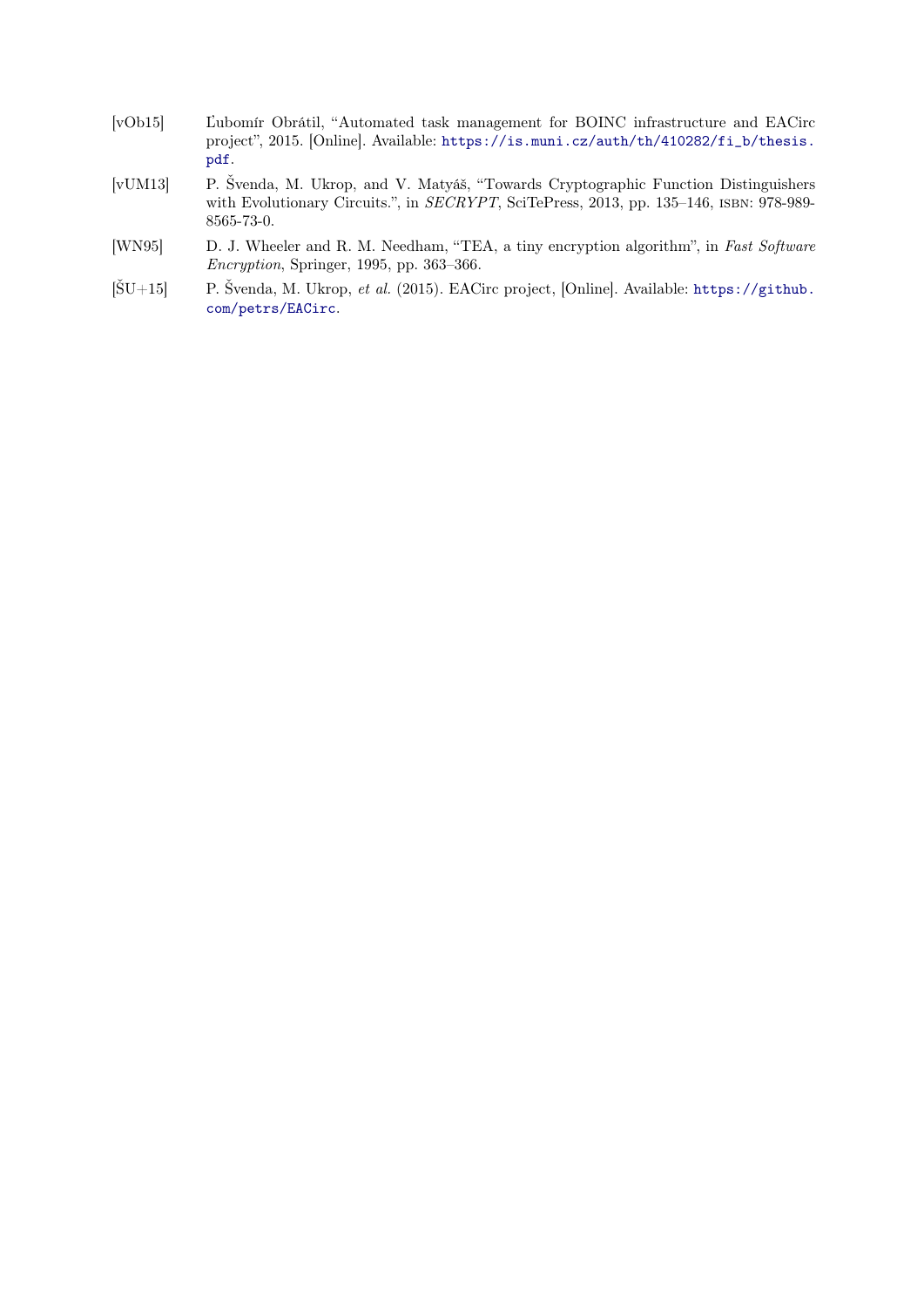# A Analysis of output circuits



Figure 3: Circuit from 4 rounds TEA analysis.



Figure 4: Circuit from 4 rounds TEA analysis.